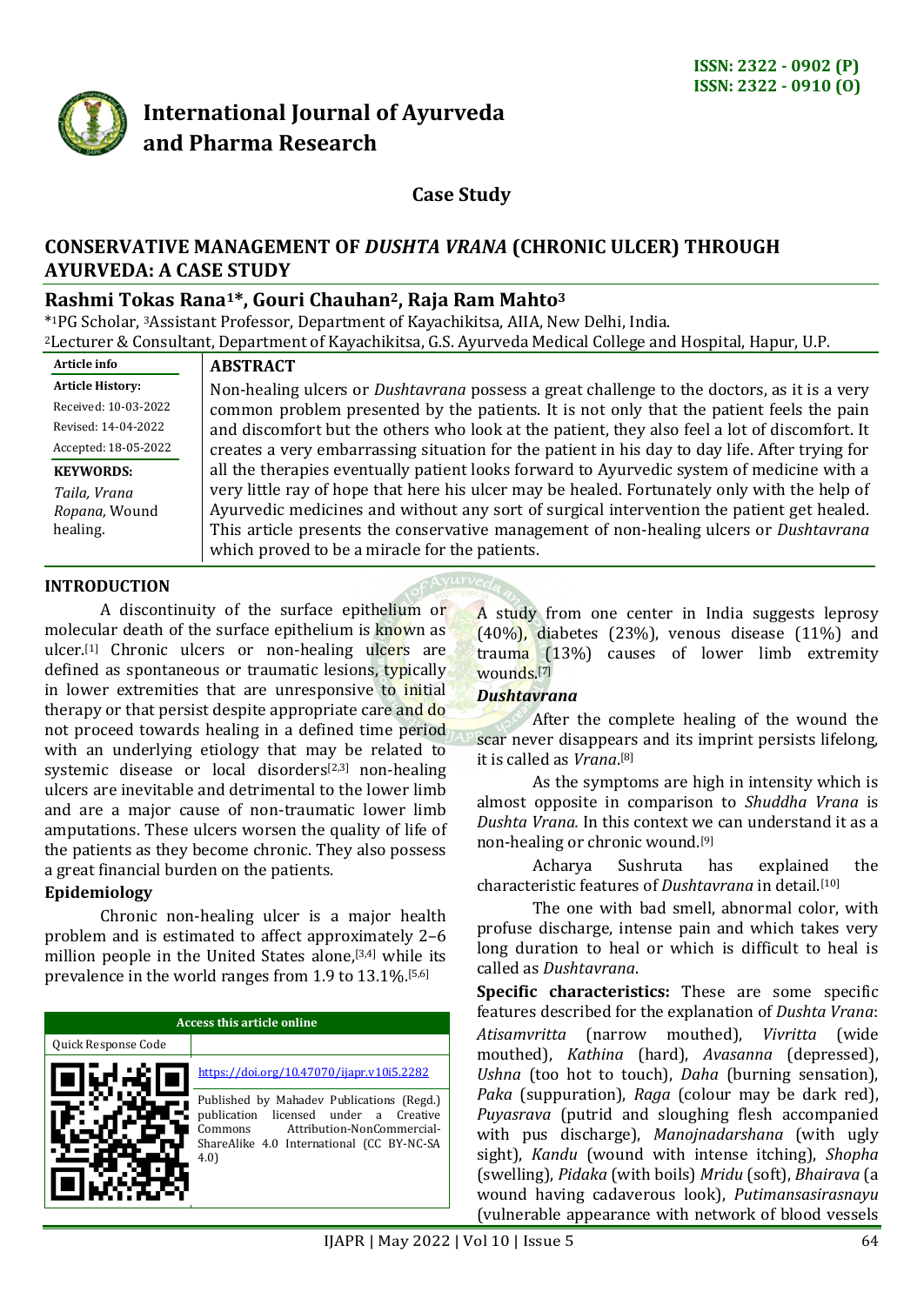and ligaments).The *Vranas* does not heal for the longer duration.[9,11-13]

Acharya Charaka classified *Dushta vrana* on the basis of clinical features into 12 categories<sup>[14]</sup>. Acharya Sushruta classified *Dushta vrana* on the basis of involvement of *Doshas*. On the basis of severity of *Doshas*, *Dushta vrana* is divided into six types 15 – *Vataja, Pittaja, Kaphaja, Raktaja, Sannipataja*, and *Agantuja*. [15] According to *Bhela Samhita*, there are twelve blemishes of the wounds; with six types of examinations and thirty six kinds of procedures for treatment for the purposes of surgical treatment.[16]

## **Case Study**

A patient with 70 years of age visited the Kayachikitsa OPD of AIIA on 27/10/2014 with the complaints of non healing painful ulcer in the right foot with swelling and discoloration from last two months. The patient was a known chain smoker and was a shopkeeper with the occupation with sitting and standing kind of job. He was non diabetic with normal lipid profile.

## **Past History**

He was known asthmatic from last two years, because of his smoking habit. The patient was on inhaler (rotahaler) since two years. He had varicose vein of leg from last 1.5 years. The patient was undergoing treatment in Govt. Hospital, New Delhi, for the venous ulcer of right foot due to right saphenofemoral junction incompetence, and was referred to surgery OPD on 29/09/14 from skin OPD. The patient was not ready for surgical intervention. So<sup>o</sup> he came to AIIA for further management. The pus<sup>out</sup> culture from the ulcer was negative for any pathogenic • organism.

#### **Examination**

On examination, it was observed that the right foot was swelled, with veins of the ulcer site and right foot were dilated tortuous and the bilateral legs had a bluish hue appearance. The venous doppler of the right leg revealed incompetence of the saphenofemoral junction, dilated great saphenous vein, incompetent perforation but there was no DVT.

He visited AIIA on 27/10/14 and registered in the OPD with OPD number 38369 in the Kayachikitsa Department.

The patient was found non diabetic with normal blood sugar and lipid profile.

#### *Dashvidhapariksha*

| Prakriti | Vata Kaphaj         |  |
|----------|---------------------|--|
| Vikrati  | Prakriti Sam Samvet |  |
| Sara     | Mansa Sara          |  |
| Samhanna | Madhyam             |  |
| Pramana  | Madhyam             |  |

|  | Satmya | Madhyam    |
|--|--------|------------|
|  | Satwa  | Madhyam    |
|  | Ahara  | Madhyam    |
|  | Vyayam | Madhyam    |
|  | Vayam  | Yuvavastha |

## *Ashtavidhapariksha*

| Nadi    | Vata Kaphaj |  |
|---------|-------------|--|
| Mutra   | Normal      |  |
| Mala    | Aama        |  |
| Jihwa   | sama,coated |  |
| Shabda  | Normal      |  |
| Sparsha | Normal      |  |
| Drik    | Normal      |  |
| Akriti  | Normal      |  |

## **Treatment**

The following treatment was given:

# **First Week**

- *Brihatmanjishthadi kwatha* 40 ml BD
- *Dashmool ghan vati* 2 BD
- *Panchatiktaghrita guggulu* 2 BD

## **Second Week**

- All above 3+continued for six months • *Gandhak rasayan* 2 tds
- **Third Week added**
- *Panchvalkal kwath* for *Prakshalan* • *Jatyadi taila* for local application

4<sup>th</sup> visit

- *Kankasava* 3 tsf bd
	- *Tribhuvanakirti rasa* 1 tid
	- One Week Only (for complaint of fever and breathlessness)
	- Tab. breathe free 2 bd

The wound was cleaned with the decoction of *Panchvalkal kwath* and after cleaning the external application of *Jatyadi taila* was done twice on the daily basis at home.

#### **OBSERVATIONS**

The patient started to recover within 15 days of the treatment with the noticeable reduction in the size of the ulcer. The pain also gradually reduced.

The patient was advised for foot elevation in the night and during long sitting. Increase leg movements and calf muscle exercise to increase the blood supply and to facilitate the movement of the blood was advised to the patient.

Compression stockings were advised when the wound was healed completely.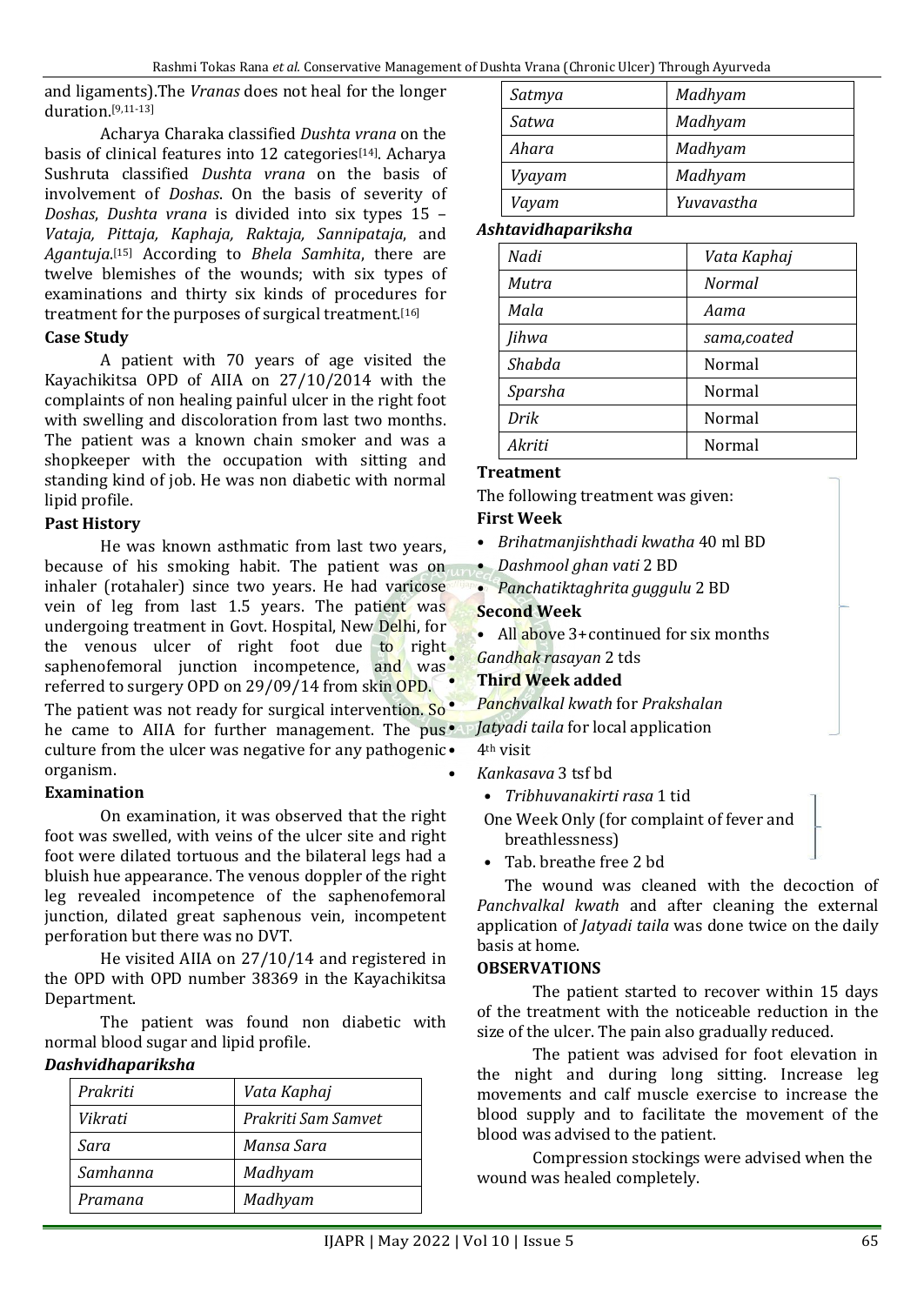The decoction of the herbs was freshly prepared on daily basis and cleaning of the wound was done regularly. The wound started healing within two weeks and the photographs were taken at regular intervals. There were regular follow up visits of the patient and he was completely healed in the fifteen visits to the hospital. It took eight months for complete healing of the venous ulcer. *Manjishthadi kwath* was continued for next four months and then dose was tapered down slowly and ultimately stopped.

After one year of the treatment the patient came to the hospital with normal healed leg. There was no pain and swelling in the leg. Only there was a discolored appearance of the right foot.

The patient was advised to reduce smoking, increase leg movements. Use compression stockings and massage the legs from down upwards directions as to reduce the pooling of the blood in lower limb and increase blood supply towards upper part of the leg. This helped the patient for a proper blood supply and avoids the stagnation of the blood in the lower leg, thus avoiding the formation of venous ulcers.

## **Assessment**

#### **Symptom Rating Scale**

- 0- No Sign & symptoms
- 1- Mild Sign & symptoms
- 2- Moderate Sign & symptoms
- 3- Severe Sign & symptoms

#### **Assessment of Size**

- 0 No discontinuity of skin/mucous membrane
- 1 1/4 of previous area & depth of the wound.
- 2 1/2 of previous area & depth of the wound.
- 3 1/2 of previous area & depth of the wound.

#### **Assessment of Pain**

- $\bullet$  0 No pain
- 1 Localized feeling of pain during movement only but no feeling during rest
- 2 Localized feeling of pain even during rest but not disturbing the sleep
- 3 Localized continuous feeling of pain, radiating & not relieved by rest

## **Assessment of Tenderness**

- 0 Tolerance to pressure
- 1 Little response on sudden pressure
- 2 Wincing effect on super slight touch
- 3 Resists to touch & rigidity

## **Assessment of Margin & Surface**

- 0 Adheres margin,
- 1 Smooth, even & regular
- 2 Rough, regular & inflamed
- 3 Rough, irregular & angry look

## **Assessment of Base/Floor**

- 0 Smooth, regular & with healthy granulation tissue
- 1 Smooth, irregular, slight discharge, less granulation tissue, needs dressing & soft scar
- 2 Rough, regular wet with more discharge, needs dressing & having firm scar
- 3 Rough, irregular with profuse discharge, needs frequent dressing & having hard scars

## **Assessment of Swelling**

- $\bullet$  0 Absent
- 1 Slight red, tender & hot with painful movement & without indurations
- 2 More red, having painful movement, with more local temperature & with indurations
- 3 Angry look, hot, resist to touch & with more indurations

## **Assessment of Discharge**

- 0 No discharge / dry dressing
- 1 Scanty occasional discharge & little wet on dressing
- 2 Often discharge & with blood on dressing
- 3 Profuse, continuous discharge which needs frequent dressing

## **Assessment of unhealthy Granulation Tissue**

- 0 Healthy granulation tissue
- 1 Smooth less & irregular granulation base covered with slight discharge
- 2 Little unhealthier granulation tissue & discharge which needs dressing
- 3 Rich unhealthy granulation tissue with profuse discharge, & needs frequent dressing

## **RESULT**

| <b>Symptoms</b>                 | <b>Before</b><br>treatment | After<br>treatment |
|---------------------------------|----------------------------|--------------------|
| Pain                            | 4                          |                    |
| <b>Size</b>                     | 4                          |                    |
| Swelling                        | 4                          |                    |
| Tenderness                      | 4                          |                    |
| Margin and surface              |                            |                    |
| Unhealthy<br>granulation Tissue |                            |                    |
| Base/floor                      |                            |                    |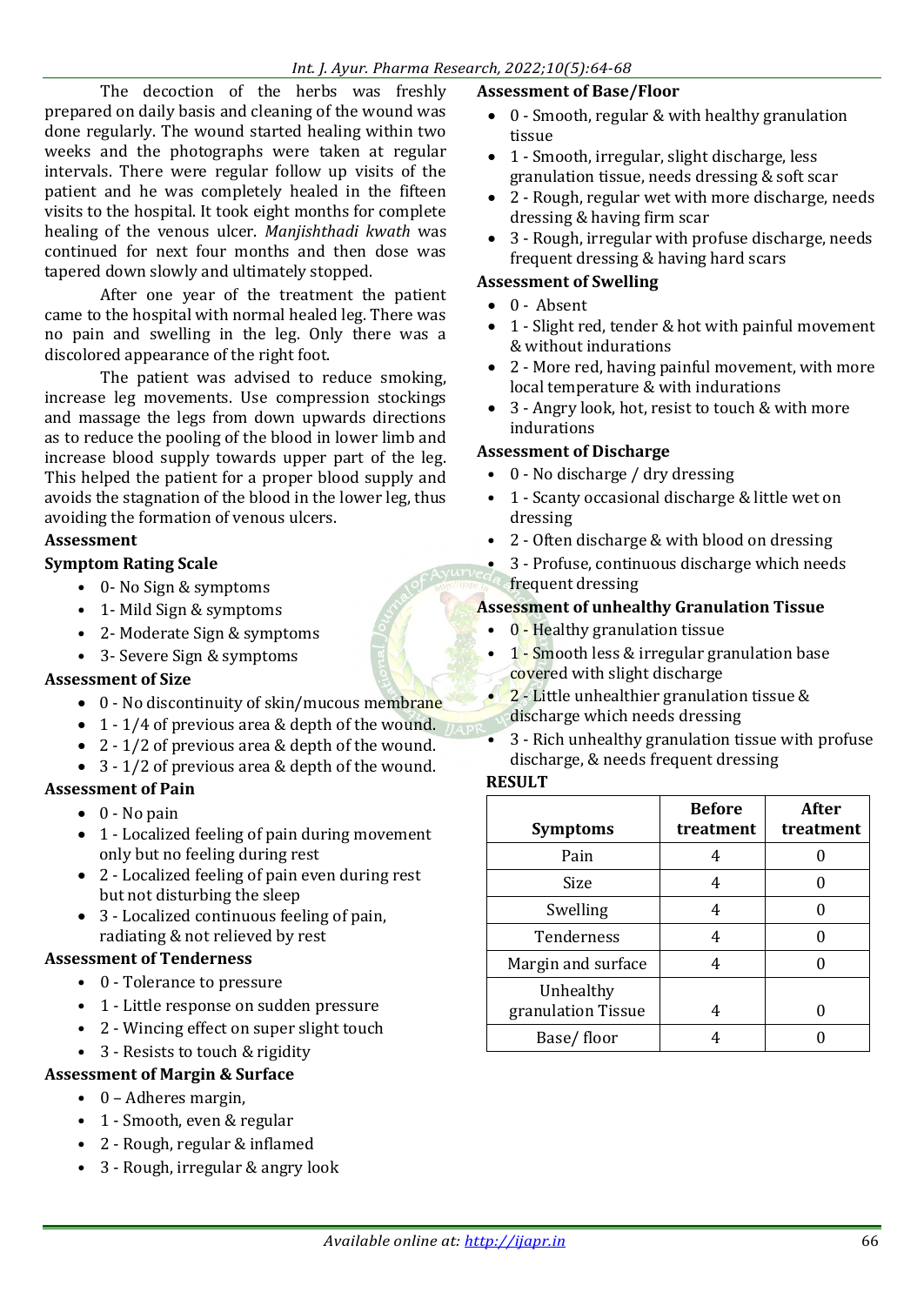

**On the first visit Conserversity Conserversity Conserversity Conserversity Conserversity Conserversity Conserversity Conserversity Conserversity Conserversity Conserversity Conserversity Conserversity Conserversity Conser** 



**DISCUSSION**

When a patient does not get relief from the other systems of medicine, he come to Ayurvedic hospital with a hope that he may get some relief from this system of medicine. And if such SSS patients get relief from their ailments, that too without surgery it is a great achievement for both the patients and the doctors. The mechanism of action of the drug is also as important as the pathology of the disease. It is seen that chronic ulcer take long time to get completely cured. This patient was given local as well as systemic treatment. In local treatment *Panchavalkal kwath* was given to clean the ulcer. That has property of wound cleaning and reducing secretion. *Jatyadi tail* was used for local application on the ulcer site. This tail is potent wound healer. In systemic medication, *Panchatikta ghrita guggulu* reduces the inflammation of the ulcer site and related area. *Dashamoola ghan vati* reduce the swelling around the ulcer and foot and ultimately the pain due to anti inflammatory/ *Shothagna* properties of *Dashmool*. *Jatyadi taila* along with its soothing and healing property healed the lesion well. *Brihat manjisthadi kwath* was used to for reducing *Kleda* or slimy secretion inside the vessels









After 2 months **After 3 months After 6 months of treatment** 

and thus reduced the obstruction of blood supply and the astringent action of *Panchvalkal*, *Brihatmanjishthadi* helped in healing of the ulcer. *Gandhak rasayan* was used to purify blood and combat infection. Thus a holistic approach of treatment cured the patient completely with conservative treatment in a period of eight months.

Initially the wound was very deep, rough irregular and had angry look with localized continuous feeling of pain, (radiating and not relieved by rest) along with tenderness which resists to touch and rigidity and was filled with profuse continuous discharge which needs frequent dressing and unhealthy granulation tissue. Gradually, there was improvement after treating with the Ayurvedic medicines. Ultimately there was no discontinuity of the skin and mucous membrane with adhere margins; smooth regular and healthy granulation tissue, no pain, no swelling, no discharge and no tenderness.

Setting a standardized treatment for a particular disease is very important to get fruitful result. This can help Ayurveda to bloom as a beautiful